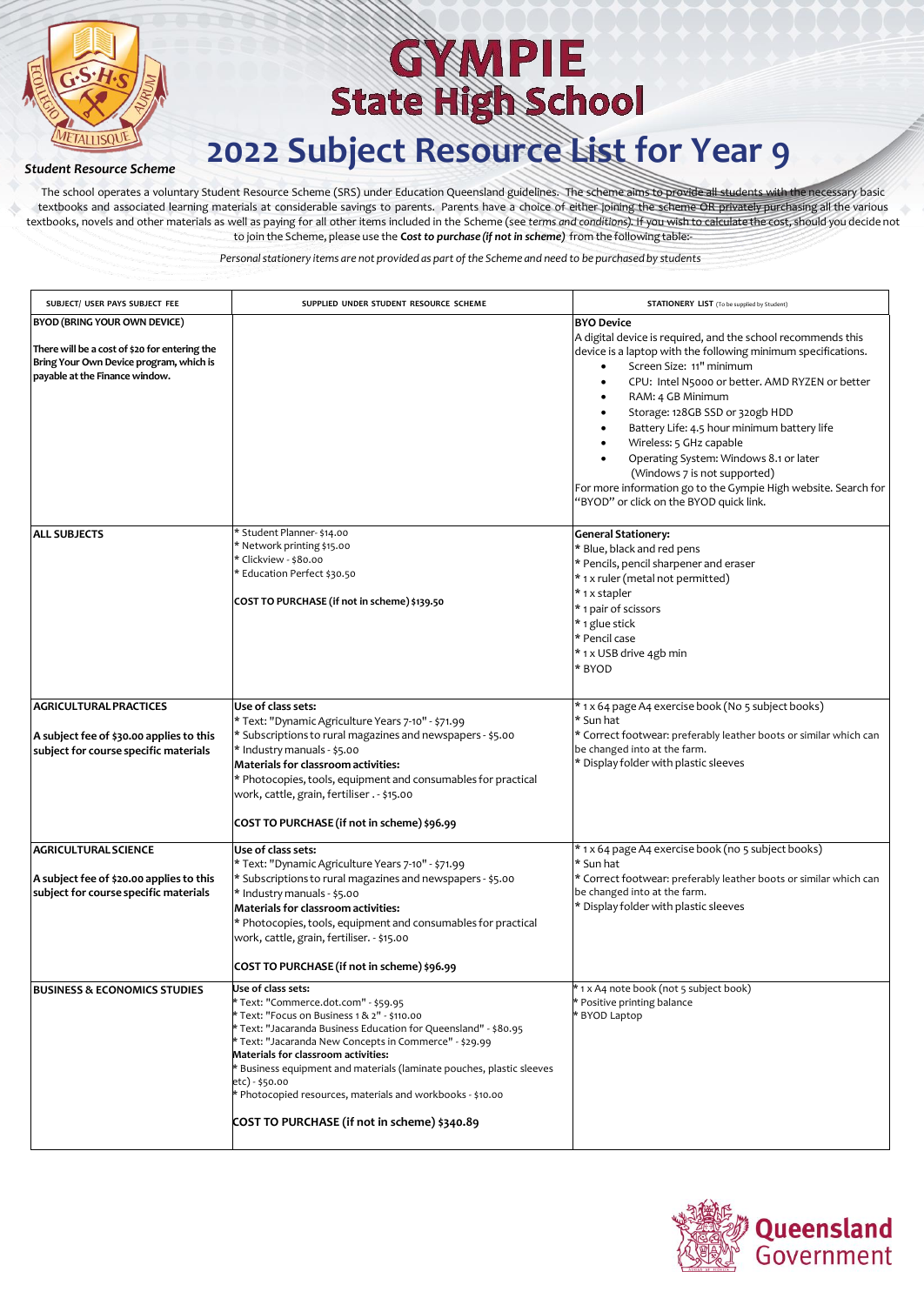

### *Student Resource Scheme*

The school operates a voluntary Student Resource Scheme (SRS) under Education Queensland guidelines. The scheme aims to provide all students with the necessary basic textbooks and associated learning materials at considerable savings to parents. Parents have a choice of either joining the scheme OR privately purchasing all the various textbooks, novels and other materials as well as paying for all other items included in the Scheme (see *terms and conditions)*. If you wish to calculate the cost, should you decide not to join the Scheme, please use the **C***ostto purchase (if not in scheme)* from the following table:-

| SUBJECT/ USER PAYS SUBJECT FEE | SUPPLIED UNDER STUDENT RESOURCE SCHEME                                                                                                                                                                                                                                                                                                                                                                                                                                                                                                                                                                                                                                                    | <b>STATIONERY LIST</b> (To be supplied by Student)                                                                                                                         |
|--------------------------------|-------------------------------------------------------------------------------------------------------------------------------------------------------------------------------------------------------------------------------------------------------------------------------------------------------------------------------------------------------------------------------------------------------------------------------------------------------------------------------------------------------------------------------------------------------------------------------------------------------------------------------------------------------------------------------------------|----------------------------------------------------------------------------------------------------------------------------------------------------------------------------|
| <b>CIVICS and LAW</b>          | Use of class sets:<br>* Text: "Legal Studies in Action" - \$40.95<br>* Text: "Your Law: A Course in Legal Studies" - \$47.73<br>* Text: "Society and Environment 1" - \$29.95<br>* Text: "Society and Environment 2" - \$29.95<br>* Text: "Society and Environment 3" - \$29.95<br>* Text: "SOSE for Queensland 1" - \$42.00<br>* Text: " Australia Emerges" - \$30.00<br>* Text: "Heinemann Humanities 1 ( Narrative Approach)" - \$52.80<br>* Text: "Heinemann Humanities 2 ( Narrative Approach)" - \$52.80<br>* Text: "History in SOSE 2" - \$39.95<br>Materials for classroom activities:<br>* Photocopying and consumables- \$15.00<br>COST TO PURCHASE (if not in scheme) \$411.08 | * 2 x 128 page A4 exercise book (No 5 subject book)                                                                                                                        |
| <b>DANCE</b>                   | Use of class sets:<br>* Text: "Usborne Guide to Ballet and Dance &<br>Dance Count Me In" - \$25.00<br>* School produced books - \$5.00<br>Material for classroom activities:<br>* Photocopying (tasks, teacher produced handouts) - \$5.00<br>* Use of costumes, props, tap & jazz shoes - \$100.00<br>* DVD & stage equipment, music downloads & licensing - \$200.00<br>COST TO PURCHASE (if not in scheme) \$335.00                                                                                                                                                                                                                                                                    | * 1 x 64 page A4 exercise book (No 5 subject books)<br>* Black leggings to below the knees/ trackpants & black shirt<br>* Water bottle for summer<br>* USB for assignments |
| <b>DIGITAL SOLUTIONS</b>       | Use of classroom sets:<br>* Introduction to Game Maker Reference Book - \$30.00<br>* Software: "Game Maker Studio", Adobe CS5.5 Design Premium<br>(Includes Photoshop, Fireworks, Dreamweaver etc) - \$400.00<br>Materials for classroom activities:<br>* Photocopied resources and worksheets - \$5.00<br>COST TO PURCHASE (if not in scheme) \$435.00                                                                                                                                                                                                                                                                                                                                   | * Headphones<br>* USB Drive 4GB (8GB Recommended)<br>* Positive printing balance<br>* BYOD Laptop                                                                          |
| <b>DRAMA</b>                   | Use of class sets:<br>* Text: "Drama and Arts Course Book" - \$16.00<br>* Text: "Two Weeks With The Queen" - \$14.50<br>* Text: "More Short Plays" - \$22.00<br>* DVD: "History of Theatre" - \$65.00<br>* DVD: "Commedia Dell'Arte" - \$45.00<br>* School produced books - \$5.00<br>Material for classroom activities:<br>* Photocopying (tasks, scripts, teacher produced handouts), DVD<br>equipment, costumes and props, paints, brushes, stage equipment,<br>CD's, butcher's paper - \$200.00<br>COST TO PURCHASE (if not in scheme) \$367.50                                                                                                                                       | * 1 x 48 page A4 sketch book<br>* A4 paper for assignments<br>* Black leggings/trackpants and a black t-shirt                                                              |

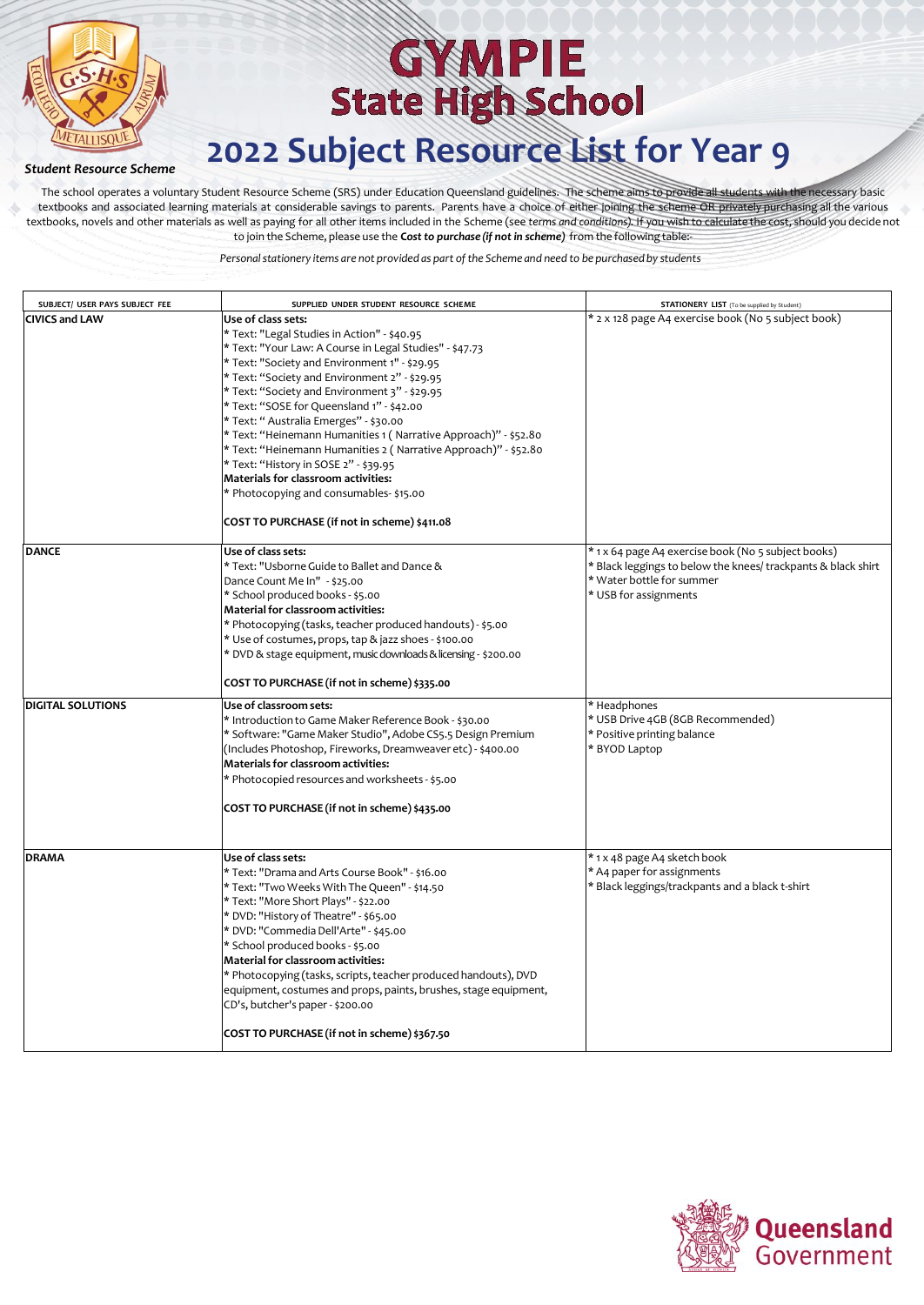

### *Student Resource Scheme*

The school operates a voluntary Student Resource Scheme (SRS) under Education Queensland guidelines. The scheme aims to provide all students with the necessary basic textbooks and associated learning materials at considerable savings to parents. Parents have a choice of either joining the scheme OR privately purchasing all the various textbooks, novels and other materials as well as paying for all other items included in the Scheme (see *terms and conditions)*. If you wish to calculate the cost, should you decide not to join the Scheme, please use the **C***ostto purchase (if not in scheme)* from the following table:-

| SUBJECT/ USER PAYS SUBJECT FEE | SUPPLIED UNDER STUDENT RESOURCE SCHEME                                                                                                                                                                                                                                                                                                                                                                                                                                                                                                                                                        | <b>STATIONERY LIST</b> (To be supplied by Student)                                                  |
|--------------------------------|-----------------------------------------------------------------------------------------------------------------------------------------------------------------------------------------------------------------------------------------------------------------------------------------------------------------------------------------------------------------------------------------------------------------------------------------------------------------------------------------------------------------------------------------------------------------------------------------------|-----------------------------------------------------------------------------------------------------|
| <b>ENGLISH</b>                 | Use of class sets:<br>* Text: "MacMillan Complete English Basics 1" - \$22.99<br>* Text: "Cambridge Essential English Skills - 9" - \$26.95<br>* Novels x 2 - \$40.00<br>* DVDs x 2 - \$30.00<br>* Reading Gym Resources - \$20.00<br>* Drama and poetry texts - \$50.00<br>* Dictionary - \$26.95<br>* Thesaurus - \$24.95<br>Materials for classroom activities:<br>* Photocopying and consumables - \$20.00<br>COST TO PURCHASE (if not in scheme) \$261.84                                                                                                                                | * 1 x 128 page A4 exercise book (No 5 subject books)<br>* A4 paper for assignments                  |
| <b>ENGLISH (PRACTICAL)</b>     | Use of class sets:<br>* Text: "MacMillan Complete English Basics 1" - \$22.99<br>* Novels x 2 - \$40.00<br>* DVDs x 2 - \$30.00<br>* Drama and poetry texts - \$50.00<br>* Dictionary - \$26.95<br>* Thesaurus - \$24.95<br>Materials for classroom activities:<br>* Photocopying and consumables - \$20.00<br>COST TO PURCHASE (if not in scheme) \$214.89                                                                                                                                                                                                                                   | * 1 x 128 page A4 exercise book (No 5 subject books)<br>* 1 X A4 display folder and plastic sleeves |
| <b>GEOGRAPHY</b>               | Use of class sets:<br>* Text: "Geo Broadsheets" - \$44.94<br>* Text: "Landforms" - \$25.00<br>* Text: "Society of Environment 4 - Geography" - \$35.00<br>* Text: "Discover your world book 1" - \$28.95<br>* Text: "Queensland Geography in SOSE 1" - \$39.00<br>* Text: "Queensland Geography in SOSE 2" - \$39.00<br>* Text: " SOSE Geography 1" - \$42.00<br>* Text: "SOSE Geography 2" - \$42.00<br>* Text: "Heinemann SOSE for Queensland 2" - \$37.50<br>Materials for classroom activities:<br>* Photocopying and consumables-\$15.00<br>COST TO PURCHASE (if not in scheme) \$348.39 | * 2 x 128 page A4 exercise book (No 5 subject book)                                                 |
| <b>GRAPHICS</b>                | Use of class sets:<br>* Text: "Technical Graphics" - \$50.00 (out of print)<br>* Text: "Advanced Technical Graphics" - \$60.00<br>* School produced booklets - \$2.00<br>Materials for classroom activities:<br>* Worksheets, graphics sheets - \$15.00<br>* Set Squares - \$20.00<br>COST TO PURCHASE (if not in scheme) \$147.00                                                                                                                                                                                                                                                            | * 2 x 2H, 4H, 2B pencils<br>* 1 x A4 sketch book<br>* 1 x sharpener<br>* 1 x eraser<br>*1x compass  |

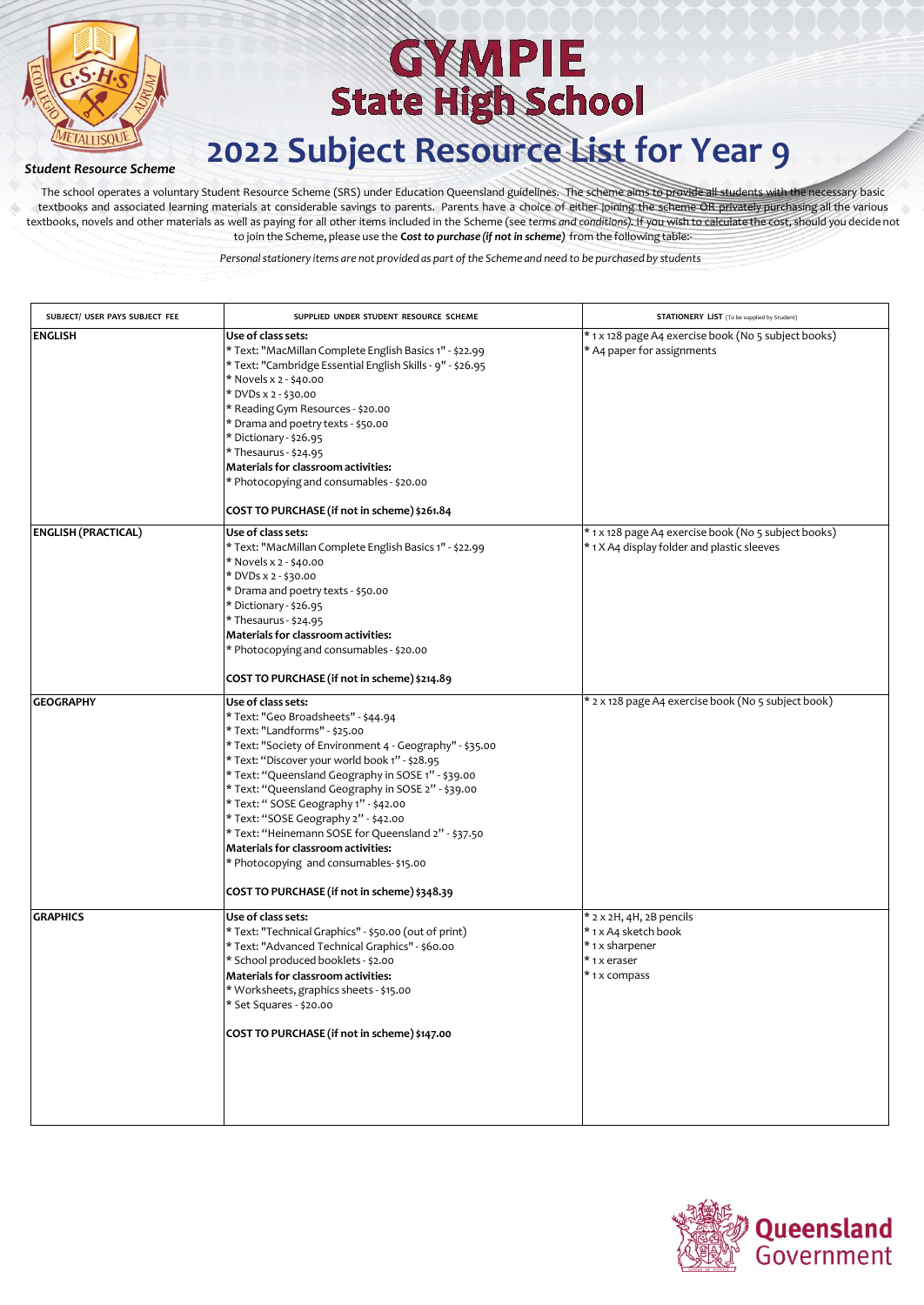

### *Student Resource Scheme*

The school operates a voluntary Student Resource Scheme (SRS) under Education Queensland guidelines. The scheme aims to provide all students with the necessary basic textbooks and associated learning materials at considerable savings to parents. Parents have a choice of either joining the scheme OR privately purchasing all the various textbooks, novels and other materials as well as paying for all other items included in the Scheme (see *terms and conditions)*. If you wish to calculate the cost, should you decide not to join the Scheme, please use the **C***ostto purchase (if not in scheme)* from the following table:-

| SUBJECT/ USER PAYS SUBJECT FEE                                                | SUPPLIED UNDER STUDENT RESOURCE SCHEME                                                                                                                                                                                                                                                                                                                                                                                                                                                                                                                                                                                                                                                                                                                                                                                                                                                                                                | <b>STATIONERY LIST</b> (To be supplied by Student)                                                                                                                                                                                                                        |
|-------------------------------------------------------------------------------|---------------------------------------------------------------------------------------------------------------------------------------------------------------------------------------------------------------------------------------------------------------------------------------------------------------------------------------------------------------------------------------------------------------------------------------------------------------------------------------------------------------------------------------------------------------------------------------------------------------------------------------------------------------------------------------------------------------------------------------------------------------------------------------------------------------------------------------------------------------------------------------------------------------------------------------|---------------------------------------------------------------------------------------------------------------------------------------------------------------------------------------------------------------------------------------------------------------------------|
| <b>HEALTH &amp; PHYSICAL</b><br><b>EDUCATION</b>                              | Equipment for class activities (based on units undertaken):<br>* Access to sporting equipment (Discus, Javelin, Touch<br>Football/Futsal, Tennis Racquet, Cricket, Badminton, Softball,<br>Volleyball etc) - \$400.00<br><b>Materials for classroom activities:</b><br>* Photocopying of all resource materials for theory sessions - \$10.00<br>* Consumables (sunscreen, tennis balls etc) - \$5.00<br>COST TO PURCHASE (if not in scheme) \$415.00                                                                                                                                                                                                                                                                                                                                                                                                                                                                                 | * 1 x 64 page A4 exercise book (No 5 subject books)<br>* 10 x document protectors<br>* Hat, sunscreen, water bottle<br>* Swimming apparel - includes sun shirt<br>* Shoes suitable for exercise<br>* RUGBY LEAGUE STUDENTS - Mouthguard, Football boots<br>(moulded tags) |
| <b>HISTORY</b>                                                                | Use of class sets:<br>* Text: "Pearson History 10" - \$56.95<br>* Text: "Jacaranda SOSE Alive 1" - \$56.95<br>* Text: "Jacaranda SOSE Alive 2" - \$56.95<br>* Text: "Jacaranda SOSE Australian History" - \$67.95<br>* Text: "Australia in the 20th Century" - \$66.95<br>* Text: "Heinemann Atlas" - \$57.95<br>* Text: "Jacaranda Essentials Humanities 4" - \$67.95<br>* Access to Clickview - \$300.00<br>* Oxford Australian Curriculum Atlas<br><b>Materials for classroom activities:</b><br>* Photocopies and consumables - \$15.00<br>COST TO PURCHASE (if not in scheme) \$746.65                                                                                                                                                                                                                                                                                                                                           | * 1 x 128 page A4 exercise book (no 5 subject books)                                                                                                                                                                                                                      |
| <b>HOME ECONOMICS (FOOD</b><br><b>TECHNOLOGY - COOKING &amp;</b><br>Textiles) | Use of class sets:<br>* Magazines: "Table, Recipes Plus"- \$10.00<br><b>Materials for Classroom Activities:</b>                                                                                                                                                                                                                                                                                                                                                                                                                                                                                                                                                                                                                                                                                                                                                                                                                       | * 1 x A4 ring binder folder<br>* Ruled paper<br>* 40 x document protectors                                                                                                                                                                                                |
| A subject fee of \$20.00 applies<br>to this subject for consumables           | * Ingredients for class activities, food experiments & tasting - \$10.00<br>* Use of bin liners, gladwrap, alfoil, paper towel, laundering of tea<br>towels, hand towels, dish cloths, oven cloths, liquid soap, detergent,<br>cleaning spray, electricity/gas, consumables, apron use - \$5.00<br>* Stock of grocery items if insufficient brought/breakage, garnishing<br>items, spices, herbs, oils etc - \$10.00<br>* Stationery, photocopies, worksheets, recipes - \$10.00<br>* Large equipment (sewing machines & overlockers) - \$30.00<br>* Small equipment (eg irons, bobbins, quick unpicks) - \$20.00<br>* Pattern instructions, dyes, paints, threads, beads, fabrics, interfacing,<br>wadding, dressmaking rulers, tape measures, rubber gloves, detergents,<br>marking pens/chalks, cutting mats, rotary cutters, stanley knives,<br>embellishing items, cord, lace - \$30.00<br>* Photocopies & consumables - \$10.00 | * Correct footwear<br>* Ingredients for individual cookery<br>* 1 x A4 ring binder and ruled paper<br>* 30 x document protectors<br>* Sewing kit (container to hold sewing)<br>* Fabric and pattern for main garments/article (to be advised)                             |
|                                                                               | COST TO PURCHASE (if not in scheme) \$135.00                                                                                                                                                                                                                                                                                                                                                                                                                                                                                                                                                                                                                                                                                                                                                                                                                                                                                          |                                                                                                                                                                                                                                                                           |

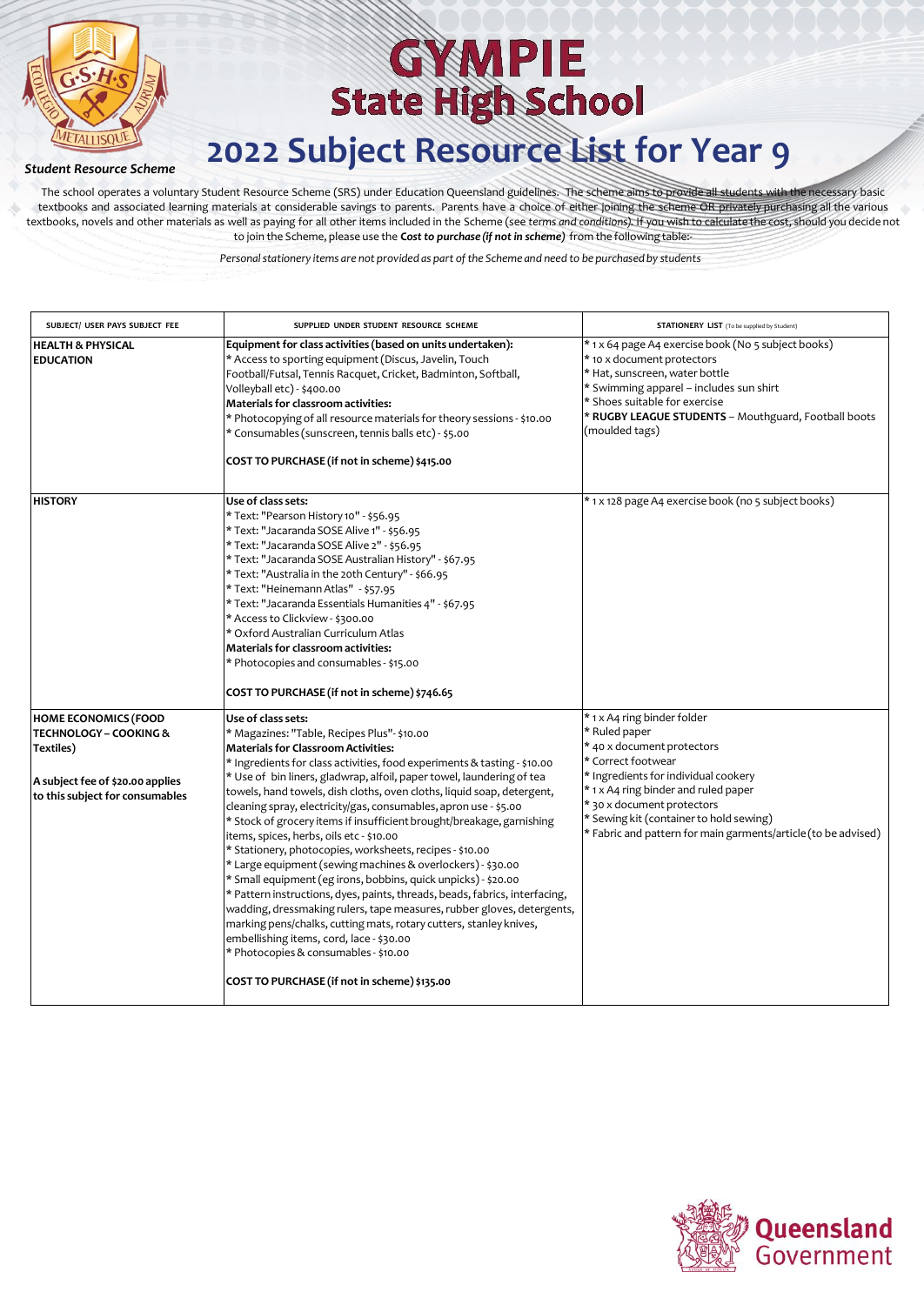

### *Student Resource Scheme*

The school operates a voluntary Student Resource Scheme (SRS) under Education Queensland guidelines. The scheme aims to provide all students with the necessary basic textbooks and associated learning materials at considerable savings to parents. Parents have a choice of either joining the scheme OR privately purchasing all the various textbooks, novels and other materials as well as paying for all other items included in the Scheme (see *terms and conditions)*. If you wish to calculate the cost, should you decide not to join the Scheme, please use the **C***ostto purchase (if not in scheme)* from the following table:-

| SUBJECT/ USER PAYS SUBJECT FEE                                                                                                                                                                                                                                                                                                                                                       | SUPPLIED UNDER STUDENT RESOURCE SCHEME                                                                                                                                                                                                                                                                                                                               | <b>STATIONERY LIST</b> (To be supplied by Student)                                                                               |
|--------------------------------------------------------------------------------------------------------------------------------------------------------------------------------------------------------------------------------------------------------------------------------------------------------------------------------------------------------------------------------------|----------------------------------------------------------------------------------------------------------------------------------------------------------------------------------------------------------------------------------------------------------------------------------------------------------------------------------------------------------------------|----------------------------------------------------------------------------------------------------------------------------------|
| <b>INDUSTRIAL TECHNOLOGY A</b><br>(WOODWORK)<br>A subject fee of \$20.00 per semester<br>applies to this subject to subsidise<br>project consumables and safety<br>equipment                                                                                                                                                                                                         | Use of class sets:<br>* Text: "Junior Workshop A" - \$30.75 (out of print)<br>* Safety glasses (Australian standard) - \$6.00<br>* Set squares - \$5.00<br>* School produced booklets - \$5.00<br>Materials for classroom activities:<br>* Wood, plastic, misc hardware items, graphics sheets - \$40.00<br>COST TO PURCHASE (if not in scheme) \$86.75              | * 1 x HB pencil<br>* Correct footwear<br>* Protective clothing<br>* 1 x sharpener<br>*1xeraser                                   |
| <b>INDUSTRIAL TECHNOLOGY B</b><br>(METALWORK)<br>A subject fee of \$20.00 per semester<br>applies to this subject to subsidise<br>project consumables and safety<br>equipment                                                                                                                                                                                                        | Use of class sets:<br>* Text: "Junior Workshop B" - \$30.75 (out of print)<br>* Safety glasses (Australian standard) - \$6.00<br>* Set squares - \$5.00<br>* School produced booklets - \$5.00<br>Materials for classroom activities:<br>* Metal, steel, aluminium, misc hardware items, graphics sheets -<br>\$40.00<br>COST TO PURCHASE (if not in scheme) \$86.75 | * 1 x HB pencil<br>* Correct footwear<br>* Protective clothing<br>* 1 x sharpener<br>*1xeraser                                   |
| <b>INSTRUMENTAL MUSIC</b><br>Instrumental Music Fee \$50.00 (this<br>fee covers photocopying of music<br>sheets and copyright fees to play the<br>music) if using own instrument OR<br>Instrumental Music Fee \$90.00 (this<br>fee covers the use of a school<br>instrument, maintenance of<br>instruments, photocopying of music<br>sheets and copyright fees to play the<br>music) |                                                                                                                                                                                                                                                                                                                                                                      | * Own instrument (if not using school instrument)<br>* A4 Display folder<br>* Black dress pants and black shoes for performances |
| <b>JAPANESE</b>                                                                                                                                                                                                                                                                                                                                                                      | Use of class sets:<br>* Text: "Kimono 1" - \$35.00<br>* Webster's Japanese Dictionary - \$9.99<br>* New Land, New Language Resources and Materials - \$200.00<br>* DVDs - \$20.00<br>* Access to Clickview - \$300.00<br><b>Materials for Classroom Activities:</b><br>* Photocopying & consumables-\$10.00<br>COST TO PURCHASE (if not in scheme) - \$574.99        | * 1 x 128 page A4 exercise book (No 5 subject books)<br>* 1 x display folder                                                     |

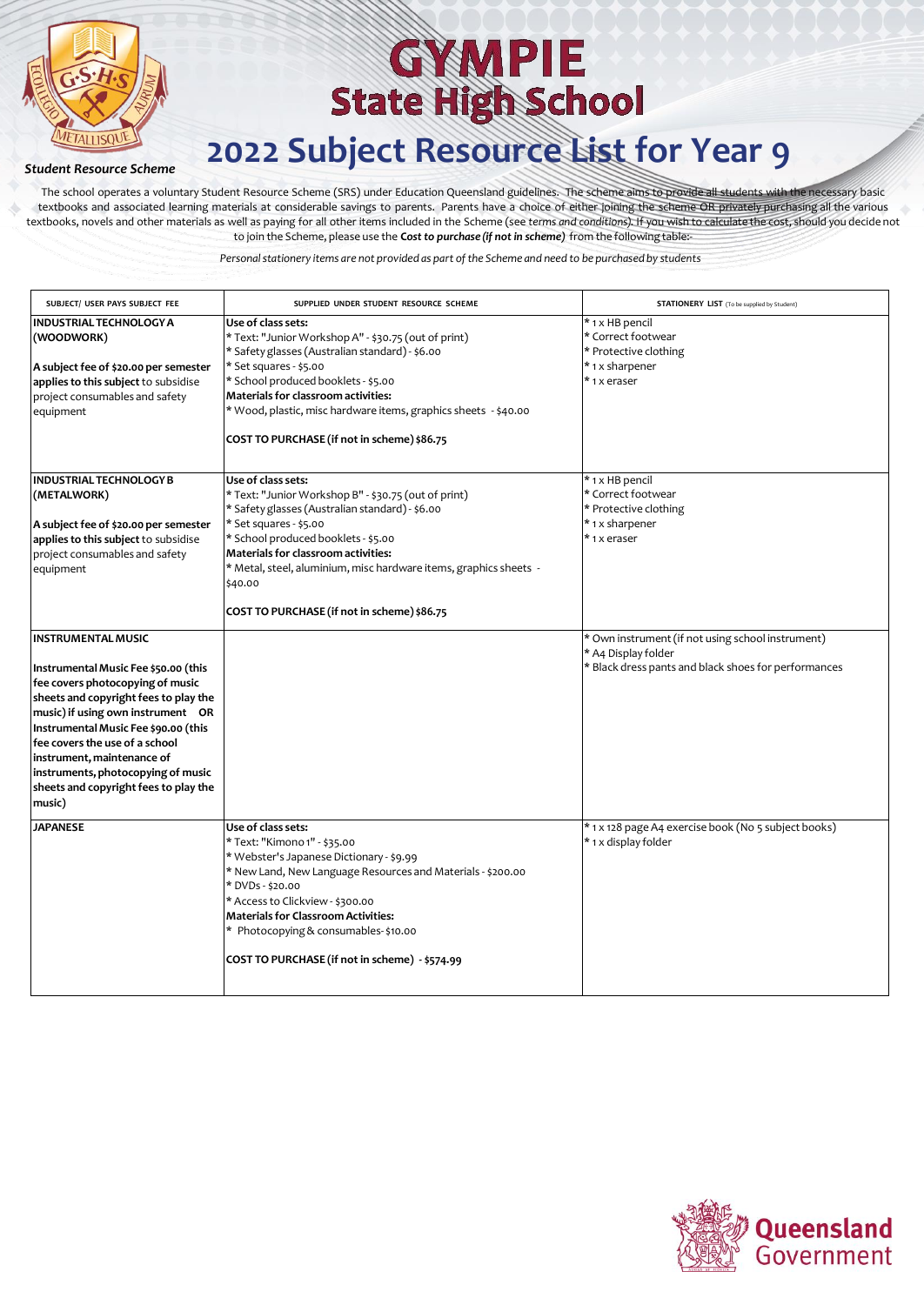

### *Student Resource Scheme*

The school operates a voluntary Student Resource Scheme (SRS) under Education Queensland guidelines. The scheme aims to provide all students with the necessary basic textbooks and associated learning materials at considerable savings to parents. Parents have a choice of either joining the scheme OR privately purchasing all the various textbooks, novels and other materials as well as paying for all other items included in the Scheme (see *terms and conditions)*. If you wish to calculate the cost, should you decide not to join the Scheme, please use the **C***ostto purchase (if not in scheme)* from the following table:-

| SUBJECT/ USER PAYS SUBJECT FEE               | SUPPLIED UNDER STUDENT RESOURCE SCHEME                                                                                                                                                                                                                                                                                                                                                                                                                                                                                                                                                                                                    | <b>STATIONERY LIST</b> (To be supplied by Student)                                                                                                                                                                                                                          |
|----------------------------------------------|-------------------------------------------------------------------------------------------------------------------------------------------------------------------------------------------------------------------------------------------------------------------------------------------------------------------------------------------------------------------------------------------------------------------------------------------------------------------------------------------------------------------------------------------------------------------------------------------------------------------------------------------|-----------------------------------------------------------------------------------------------------------------------------------------------------------------------------------------------------------------------------------------------------------------------------|
| <b>LEARNING ENRICHMENT</b><br><b>PROGRAM</b> |                                                                                                                                                                                                                                                                                                                                                                                                                                                                                                                                                                                                                                           | * 1 x 96 page exercise book (No 5 subject books)<br>* 1 x A4 display folder                                                                                                                                                                                                 |
| <b>MATHEMATICS</b>                           | Use of class sets:<br>* Text: "Pearson Mathematics 9" - \$59.95<br>* Text: "Macmillan MathsWorld 9" - \$66.99<br>* Text: Jacaranda "General Mathematics Units 1 & 2" - \$92.00<br>* Protractor, compasses, scissors, glue, set squares, measuring tape,<br>trundle wheels, clinometer, dice, cubes - \$30.00<br>* NAPLAN numeracy preparation notes - \$20.00<br>Materials for classroom activities:<br>* Photocopies and graph paper - \$10.00<br>COST TO PURCHASE (if not in scheme) \$279.94                                                                                                                                           | * 1 x 96 page A4 exercise book (No 5 subject books)<br>* 2 x 48 page A4 exercise book<br>* Scientific calculator (preferably Sharp EL 531) available<br>from Payment Window (\$20)<br>* 30cm plastic ruler<br>* Rubber eraser<br>* HB and 2B pencil with a pencil sharpener |
| <b>MATHEMATICS (PRACTICAL)</b>               | Use of class sets:<br>* Text: "Jacaranda Maths Quest 9" - \$64.95<br>* Text: "Macmillan MathsWorld 9" - \$66.99<br>* Text: Jacaranda "General Mathematics Units 1 & 2" - \$92.00<br>* Protractor, compasses, scissors, glue, set squares, measuring tape,<br>trundle wheels, clinometer, dice, cubes - \$30.00<br>* Texas Instruments TI-84 graphing calculator - \$195.00<br>* Software: "Manga High" - \$50.00<br>* NAPLAN numeracy preparation notes - \$20.00<br>Materials for classroom activities:<br>* Photocopies and graph paper - \$10.00<br>COST TO PURCHASE (if not in scheme) \$436.94                                       | * 1 x 128 page A4 exercise book (No 5 subject books)<br>* 1 x A4 display folder with plastic sleeves<br>* Scientific calculator (preferably Sharp EL 351) available<br>from Payment Window (\$20)                                                                           |
| <b>MEDIA ARTS</b>                            | Use of class sets:<br>*Books (eg "Media New Ways & Means", "How Cameras Work") - \$40.00<br>*Software: "Vegas Studio Pro V9.0" - \$250, "Avid" - \$500, "Vue 6 Infinite"<br>- 430.00<br>*School produced booklets, F&TV research library specific - \$10.00<br>*DVD-R Media - \$10.00<br>*Cameras (including HD) - \$100.00<br>*Editing equipment (Adobe Rush Creative Suite etc)<br>*CD's (eg "Sound Effects") - \$5.00<br>Materials for classroom activities:<br>*Film studio materials - green screen materials, photocopying - \$20.00<br>*Magazines, tapes, cardboard etc - \$10.00<br>COST TO PURCHASE (if not in scheme) \$1375.00 | *USB Drive (16G)<br>*Headphones<br>*Positive printing balance<br>*Personal props                                                                                                                                                                                            |
| <b>MUSIC</b>                                 | Use of class sets:<br>* Text: "In Tune with Music" - \$30.00<br>* Access to acoustic guitars, electric guitars, amplifiers, drum kits, PA<br>system, launch pads, keyboards, adaptor/headphones, various music<br>software programs - \$3000.00<br>Materials for classroom activities:<br>* Photocopying - \$5.00<br>* Consumables (guitar strings, drumsticks etc) - \$20.00<br>COST TO PURCHASE (if not in scheme) \$3055.00                                                                                                                                                                                                            | * 1 x A4 flat insert file with clear plastic sleeves (in which to place<br>music and worksheets)<br>* 1 x 96 page music book (with manuscript)<br>* 2B pencils<br>* Rubber<br>* Sharpener<br>* Ruler                                                                        |